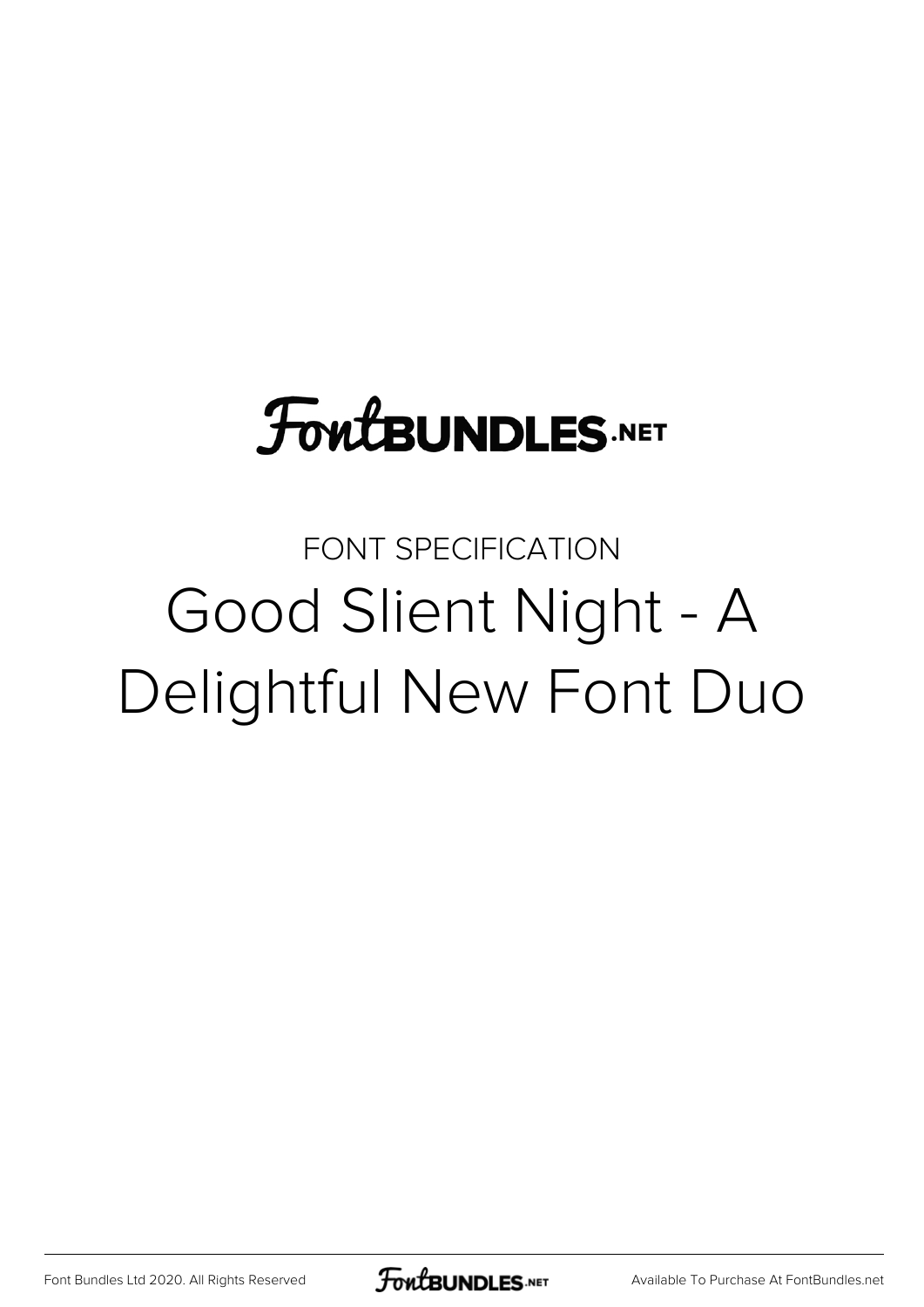#### Good Slient Night Sans - Regular

**Uppercase Characters** 

#### ABCDEFGHIJKLMNOPOR STUVWXYZ

Lowercase Characters

### ABCDEFGHIJKLMNOPOR STUVWXYZ

**Numbers** 

## 0123456789

**Punctuation and Symbols** 

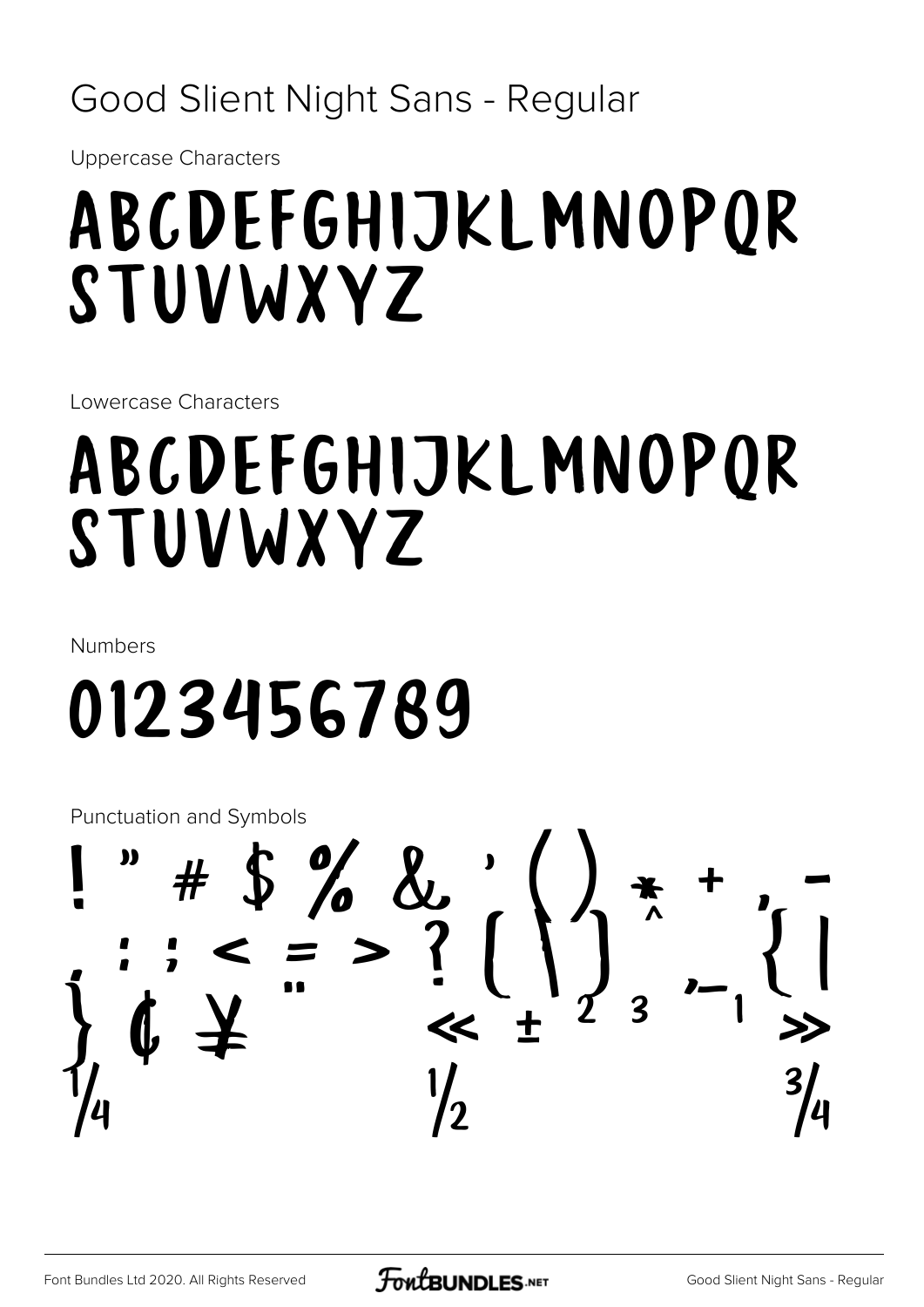All Other Glyphs

# À Á Â Ã Ä Å Æ Ç È É Ê Ë Ì Í Î Ï Ð Ñ Ò Ó Ô Õ Ö Ù Ú Û Ü Ý Þ ß à á â ã ä å æ ç è é ê ë ì í î  $\ddot{\mathbf{i}}$   $\tilde{\mathbf{N}}$   $\dot{\mathbf{O}}$   $\dot{\mathbf{O}}$   $\ddot{\mathbf{O}}$   $\ddot{\mathbf{O}}$   $\ddot{\mathbf{O}}$   $\ddot{\mathbf{O}}$   $\ddot{\mathbf{O}}$   $\ddot{\mathbf{O}}$   $\ddot{\mathbf{O}}$   $\ddot{\mathbf{O}}$   $\ddot{\mathbf{O}}$   $\ddot{\mathbf{O}}$   $\ddot{\mathbf{O}}$   $\ddot{\mathbf{O}}$   $\ddot{\mathbf{O}}$   $\ddot{\mathbf{O}}$   $\ddot{\mathbf{$

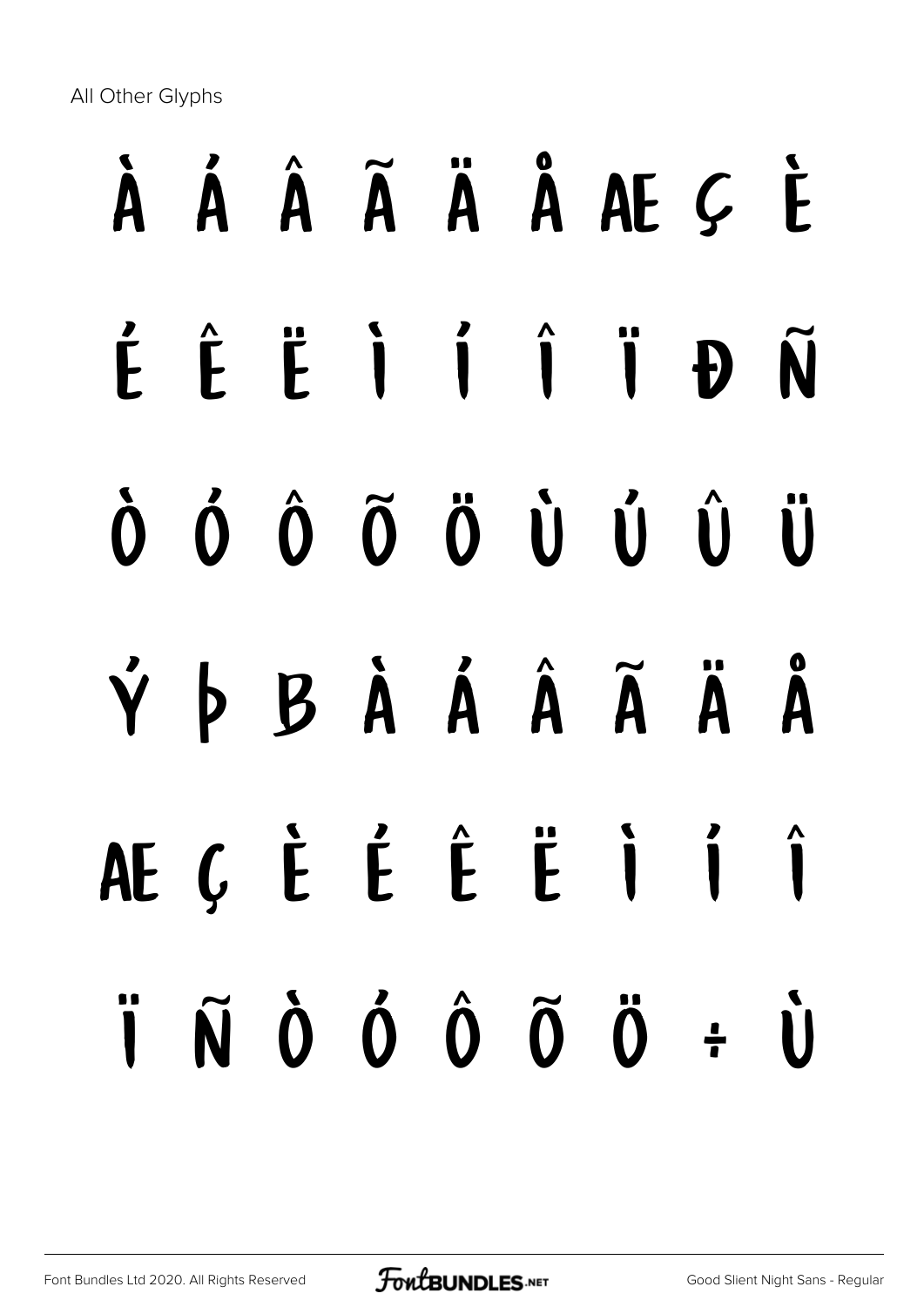#### ÚÛÜÝ ÞŸOEŠŠ ŸŽŽ  $\Lambda$ 77  $\mathbf{L}$

 $\dagger$   $\dagger$  $\overline{\mathbf{z}}$  $\overline{\mathbf{L}}$ 77  $\mathbf{v}$ 111  $\mathbf{r}$ 

 $\%$  < >  $\epsilon$ 

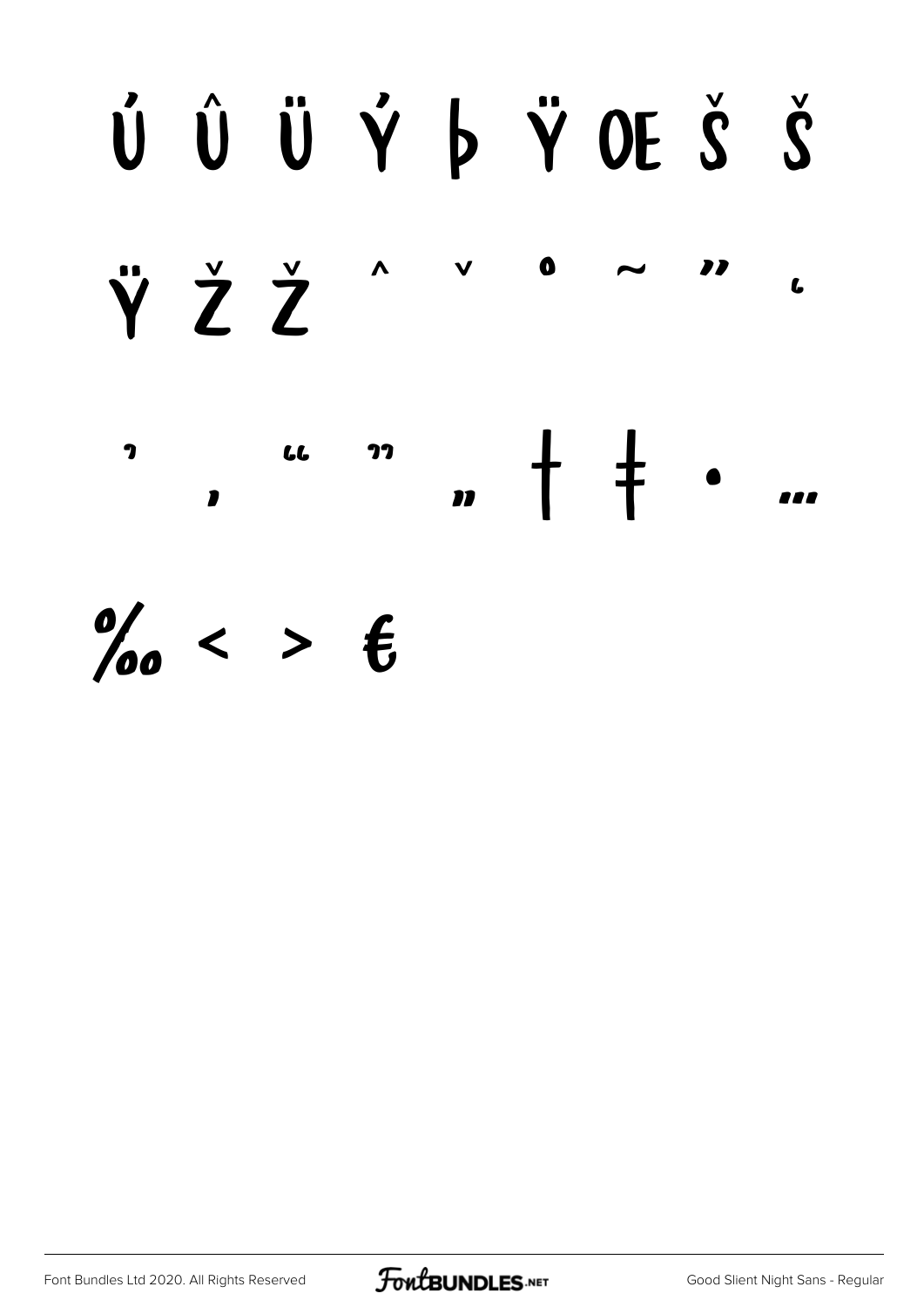Good Slient Night Rough Sans - Regular

**Uppercase Characters** 

#### ABCDEFGHIJKLMNOPOR STUVWXYZ

Lowercase Characters

#### ABCDEFGHIJKLMNOPOR STUVWXYZ

**Numbers** 

### 0123456789

**Punctuation and Symbols** 

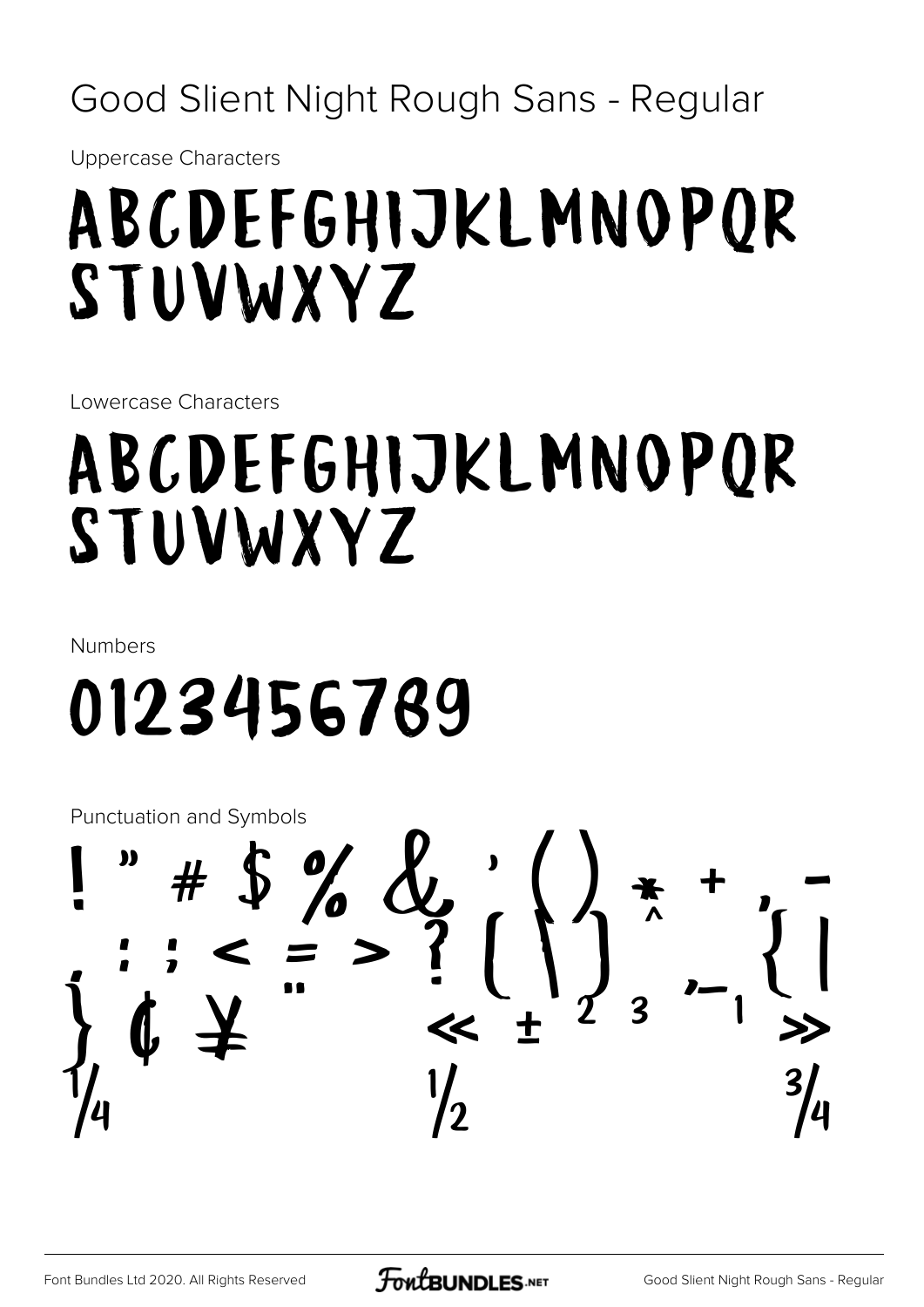All Other Glyphs

# À Á Â Ã Ä Å Æ Ç È É Ê Ë Ì Í Î Ï Ð Ñ Ò Ó Ô Õ Ö Ù Ú Û Ü Ý Þ ß à á â ã ä å æ ç è é ê ë ì í î  $\ddot{\mathbf{i}}$   $\tilde{\mathbf{N}}$   $\dot{\mathbf{O}}$   $\dot{\mathbf{O}}$   $\ddot{\mathbf{O}}$   $\ddot{\mathbf{O}}$   $\ddot{\mathbf{O}}$   $\ddot{\mathbf{O}}$   $\ddot{\mathbf{O}}$   $\ddot{\mathbf{O}}$   $\ddot{\mathbf{O}}$   $\ddot{\mathbf{O}}$   $\ddot{\mathbf{O}}$   $\ddot{\mathbf{O}}$   $\ddot{\mathbf{O}}$   $\ddot{\mathbf{O}}$   $\ddot{\mathbf{O}}$   $\ddot{\mathbf{O}}$   $\ddot{\mathbf{$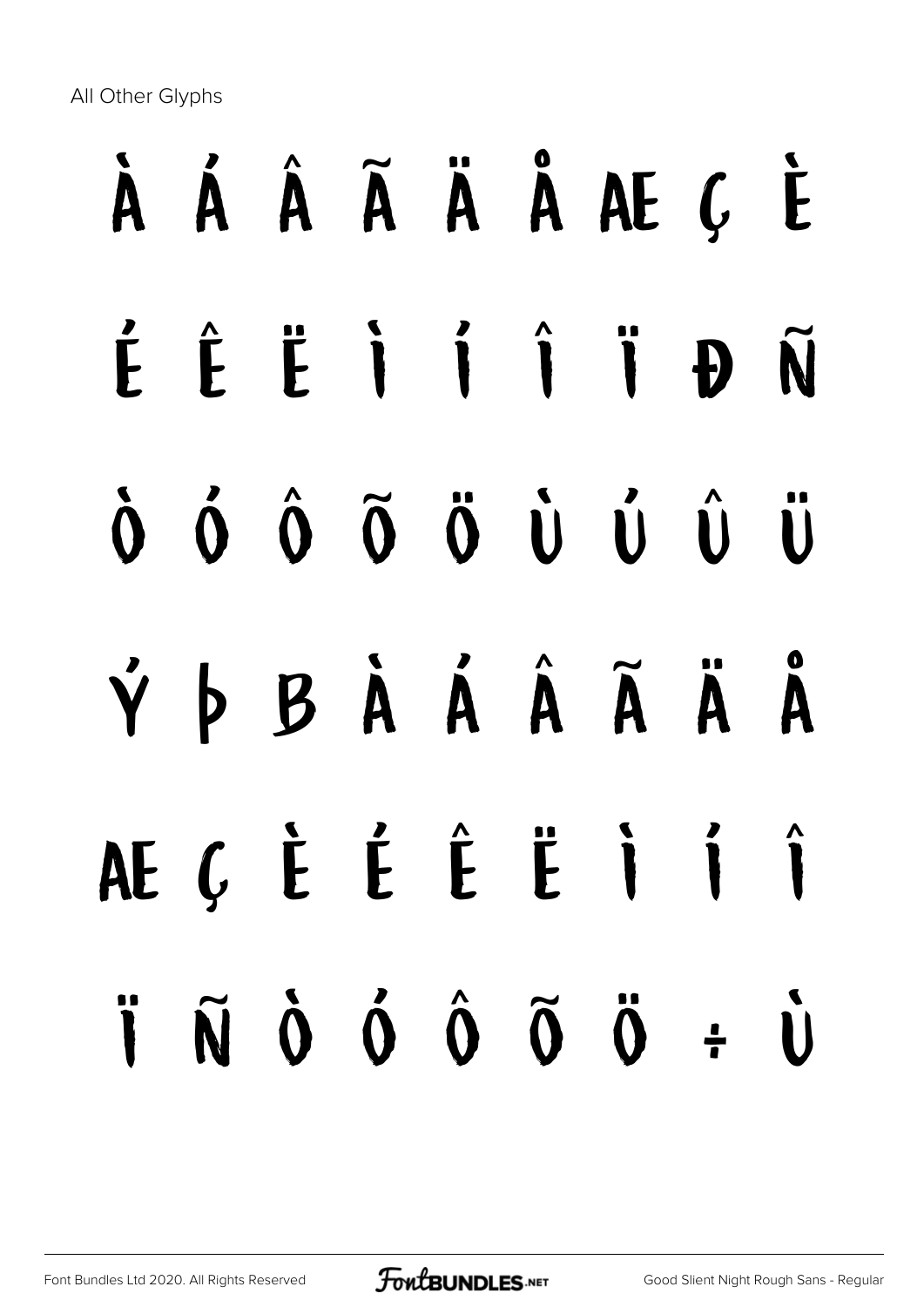## ÚÛÜÝ þŸ OEŠŠ  $\boldsymbol{\Lambda}$

ŸŽŽ  $\mathbf{L}$  $\dagger$   $\ddagger$  $\overline{\mathbf{z}}$  $\overline{\mathbf{L}}$ 77  $\mathbf{m}$  $\mathbf{P}$ 111

 $\%$  < >  $\epsilon$ 

Font Bundles Ltd 2020. All Rights Reserved



77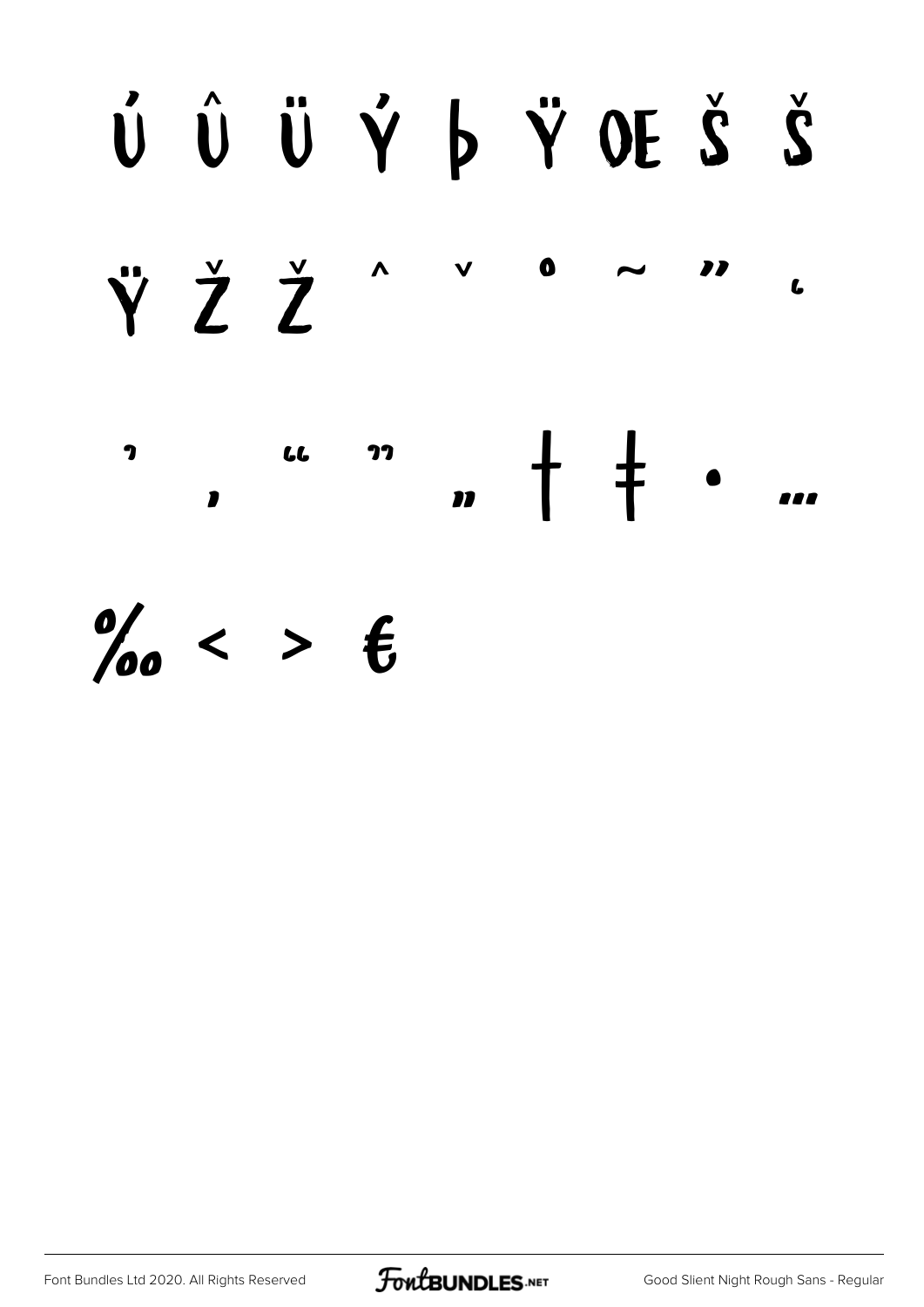#### Good Slient Night - Regular

**Uppercase Characters** 

### ABCDEFGHIJKLMNOP QPSTUVWXYZ

Lowercase Characters

abcdefghijklmnopgrs tuvwxy

**Numbers** 0123456789

**Punctuation and Symbols**  $# 5 / 2$  $\frac{1}{1}$  =  $\frac{1}{10}$ <br> $\frac{1}{10}$ <br> $\frac{1}{10}$  $-2^2$  $\frac{1}{2}$ ل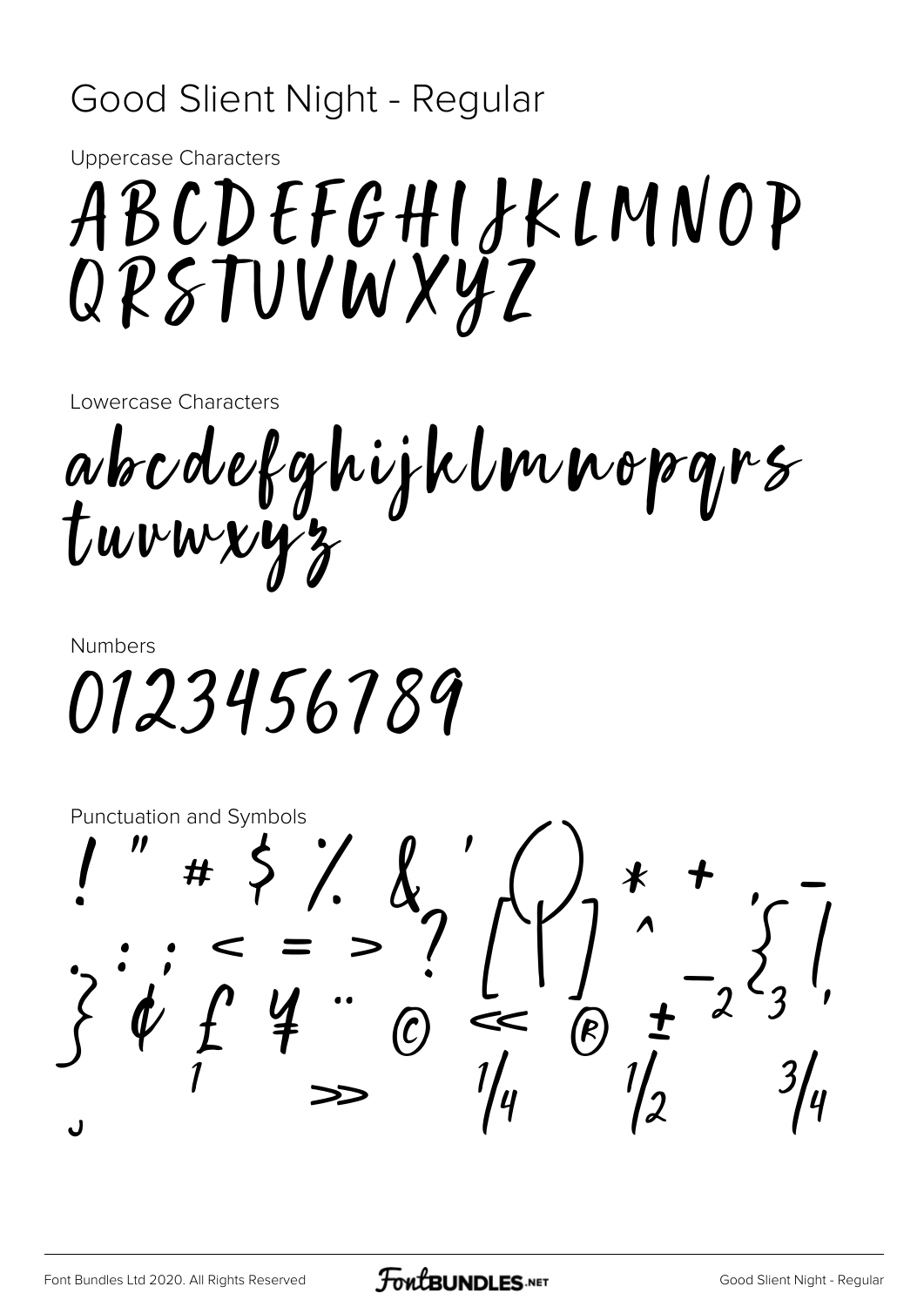All Other Glyphs

# À Á Â Ã Ä Å Æ Ç È É Ê Ë Ì Í Î Ï Ð Ñ  $\dot{0}$   $\dot{0}$   $\ddot{0}$   $\ddot{0}$   $\ddot{0}$   $\times$   $\dot{0}$   $\dot{0}$   $\dot{0}$ Û Ü Ý ß à á â ã ä  $\stackrel{\circ}{\alpha}$  ae ç è é é  $\stackrel{\circ}{\nu}$  è è è i i  $\hat{v}$   $\ddot{\hat{v}}$   $\hat{\alpha}$   $\dot{\hat{\sigma}}$   $\hat{\sigma}$   $\tilde{\sigma}$   $\ddot{\hat{\sigma}}$   $\ddot{\hat{\sigma}}$   $\ddot{\hat{\sigma}}$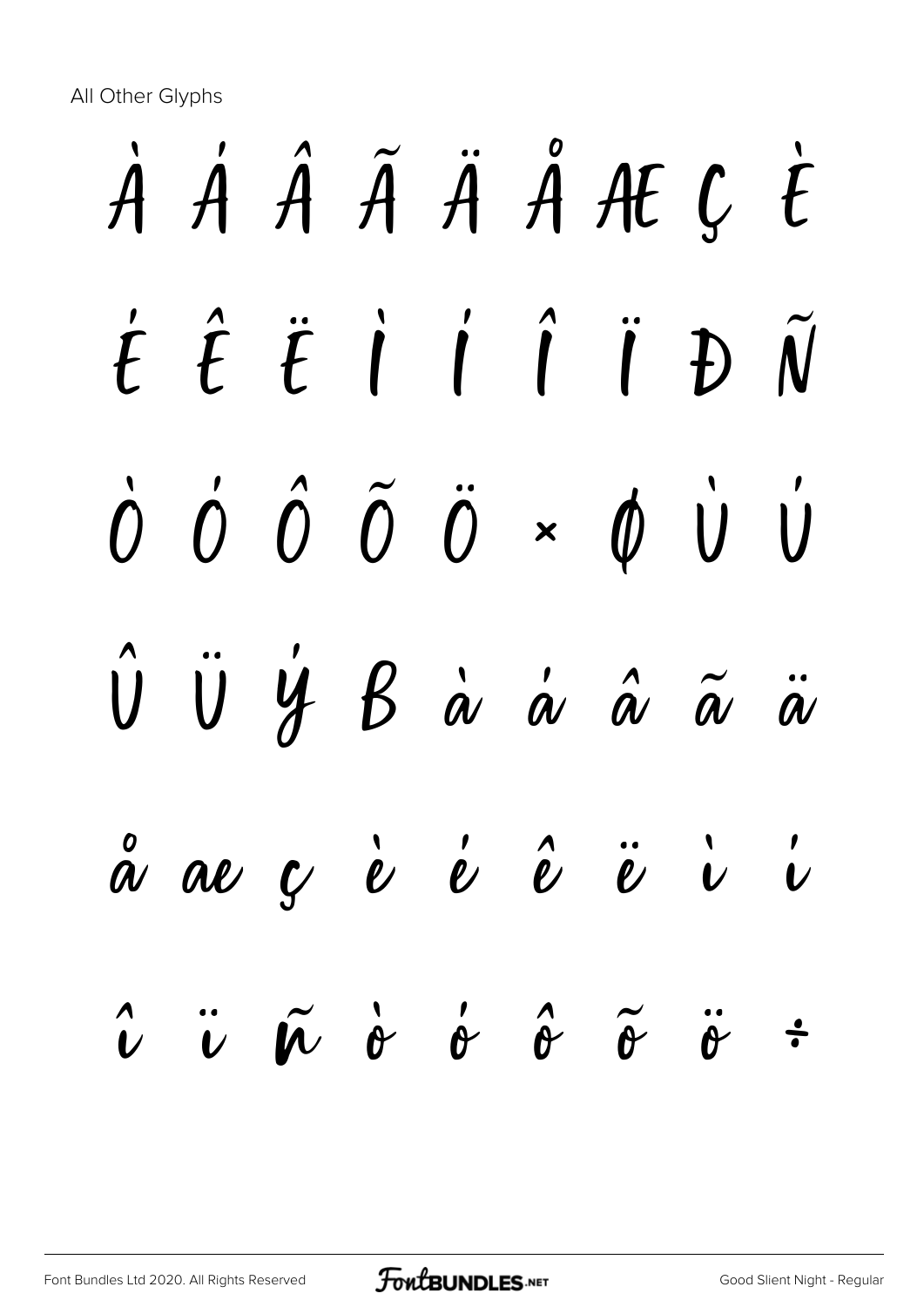ù ù û ü ý ÿ OE oe  $\check{\xi}$   $\check{\xi}$   $\ddot{\check{y}}$   $\check{\check{Z}}$   $\check{\check{z}}$   $\overset{\circ}{\check{z}}$   $\overset{\circ}{\check{z}}$  $f + \cdot ... / 2 > 16$ - cessetted de chefter retrepekteteken orepet sept et errettelser pet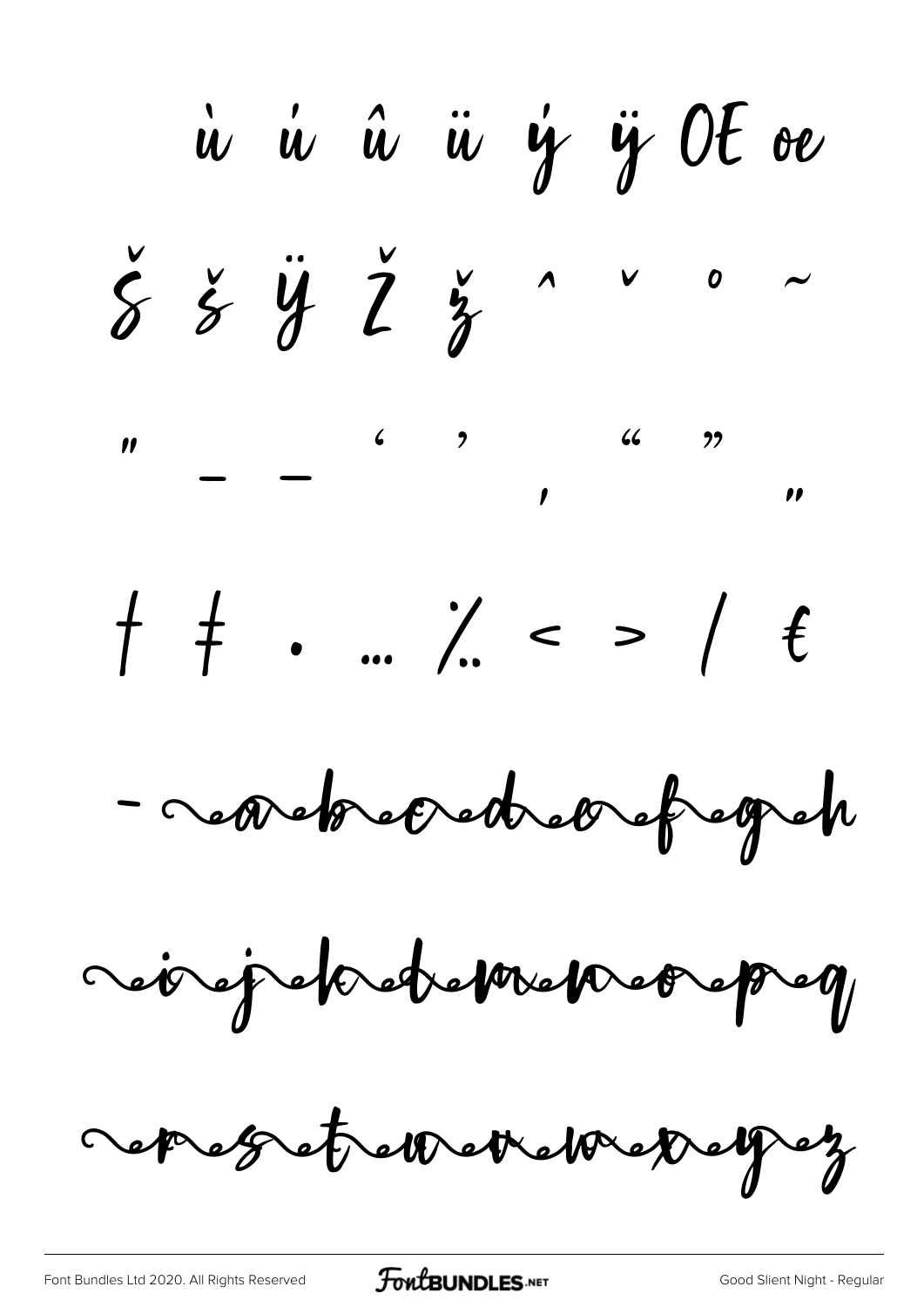asbordsonforgation

jokobomovoopapagan

soto a ovormopogozocea

cherontenfogotoien

obstatour de populations

oteners ne pep plan

codoesforgehoisjoks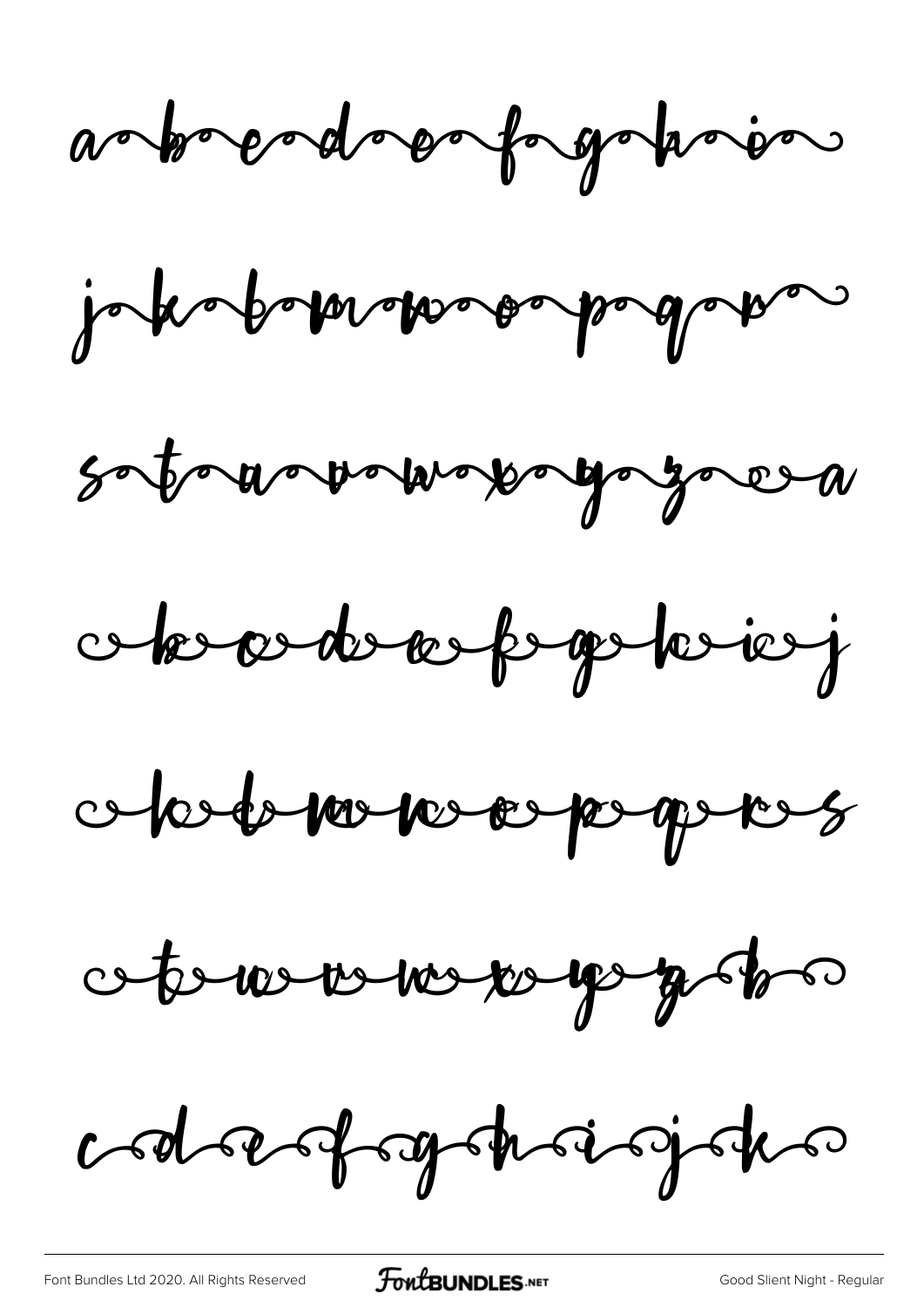Langeographysots

ucacave y go abo









nop groto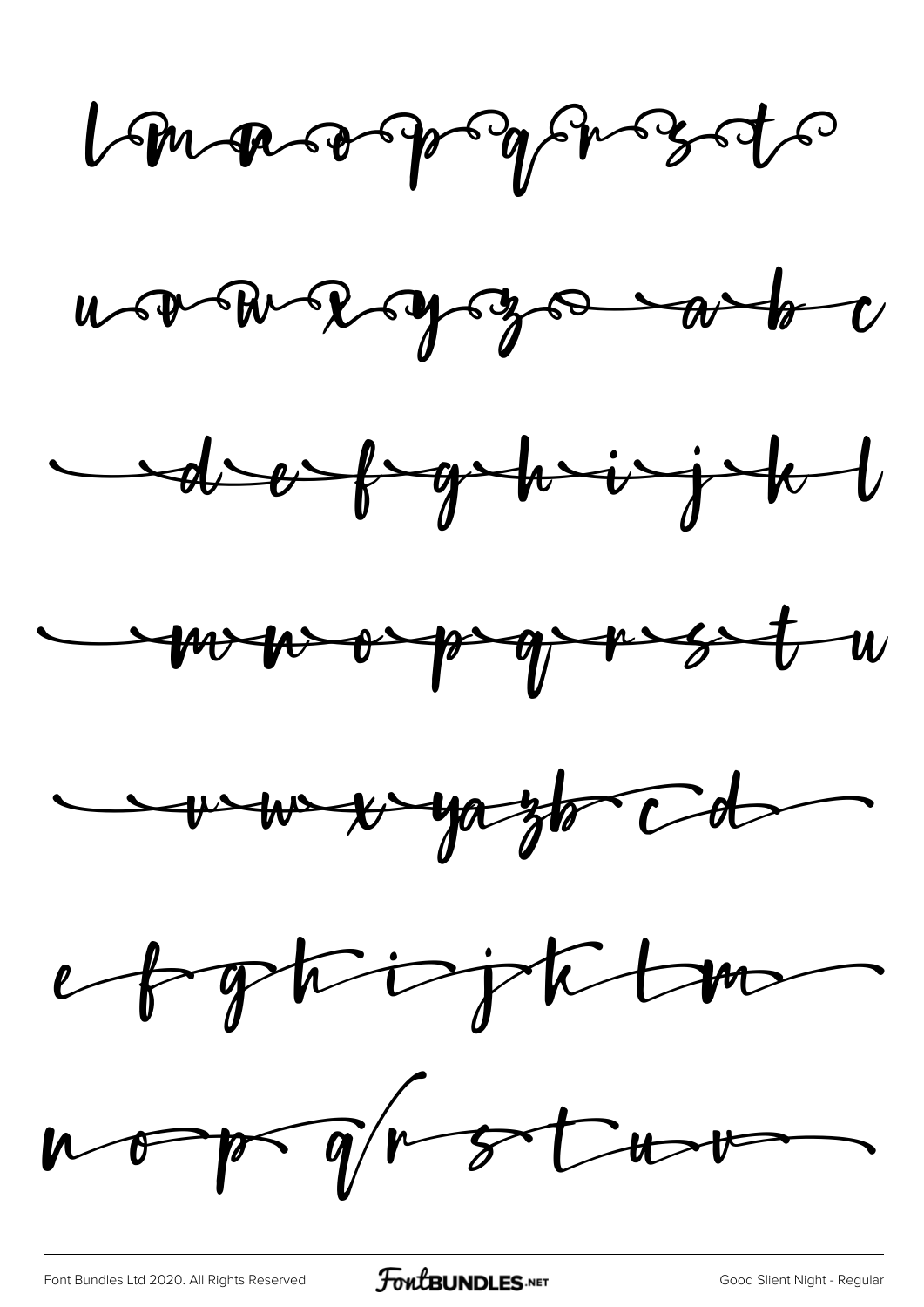$w$   $\leftrightarrow$   $w$   $\sim$   $w$   $\sim$   $w$   $\sim$   $w$   $\sim$ himurwy rath dependent for the poper ochement of people get acter We Key E A Bel opotop betep pokel 0-19 N C P C R E S F